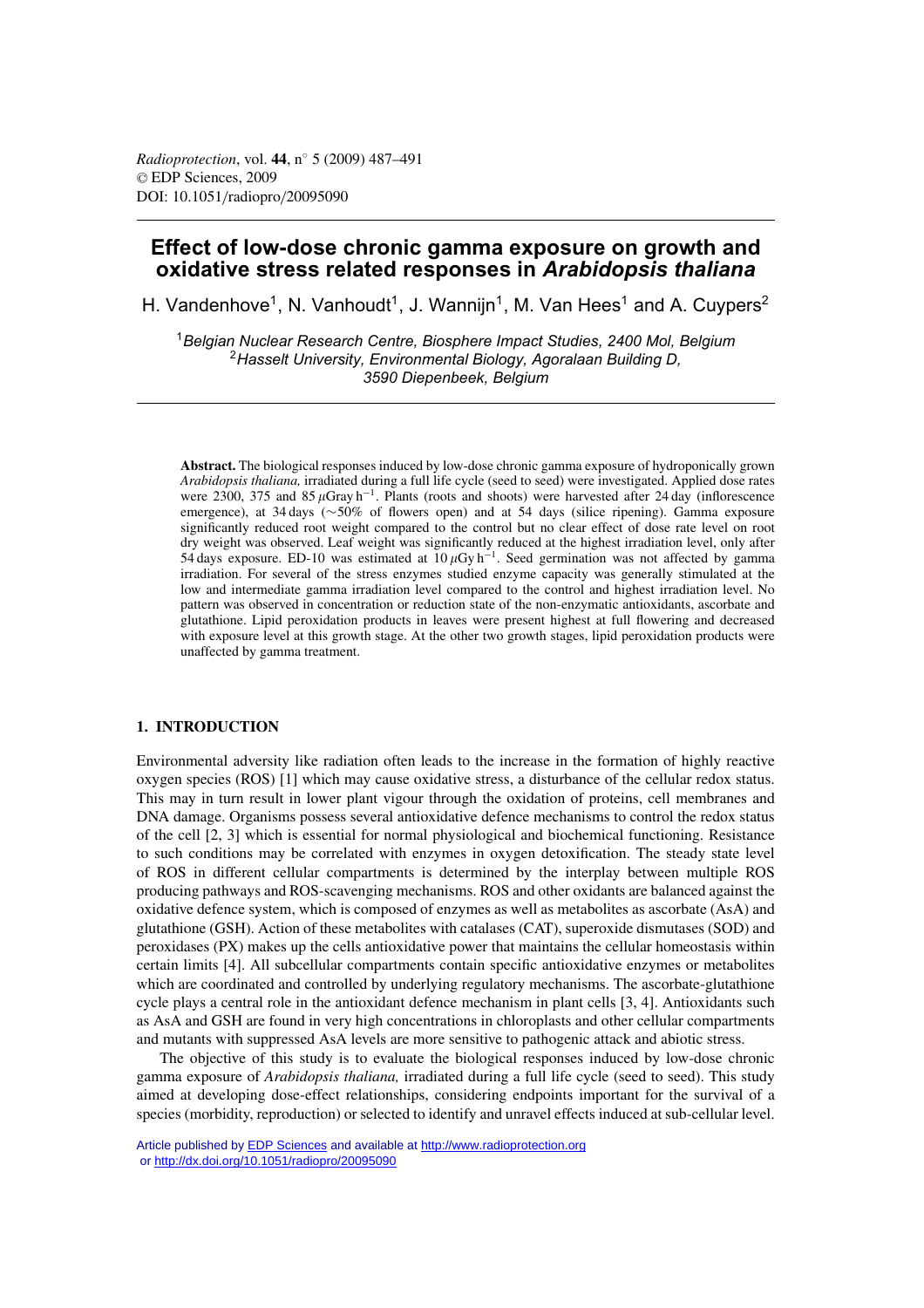#### 488 RADIOPROTECTION

# **2. MATERIALS AND METHODS**

### **2.1 Experimental set up**

*Arabidopsis thaliana* (Columbia ecotype) was hydroponically grown (modified Hoagland solution) and exposed to a <sup>137</sup>Cs gamma source. Applied dose rates were 2339 (H), 370 (M) and 84 (L)  $\mu$ Gy h<sup>-1</sup>. For each exposure condition, including a control (C) treatment, 3 containers were prepared, each holding 81 1.5 ml polyethylene tubes filled with rock wool on which seeds were placed. Exact doses were recorded with four thermoluminescence dosimeters per exposure scenario. Plants were grown under a 14 h photoperiod with a photosynthetic photon flux of  $145 \mu$ mol s<sup>-1</sup> m<sup>-2</sup>.

#### **2.2 Plant sampling and biometric measurements**

Plants were harvested after 24 days (inflorescence emergence), at 34 days (∼50% of flowers open) and at 54 days (silice ripening). At harvest, leaf, root and/or stem fresh weight was determined and samples were snap frozen in liquid nitrogen and stored at −80 ◦C.

### **2.3 Plant analysis**

Frozen root or leaf tissue was homogenised in ice-cold 0.1 M Tris HCl buffer at pH 7.8, containing 1 mM EDTA, 1 mM dithiotreitol and 4% insoluble polyvinylpyrrolidone. The homogenate was squeezed through a nylon mesh and centrifuged for 10 minutes at 20000 g and  $4\degree$ C. The enzyme activity was measured in the supernatant at 25 ◦C. Guaiacol or syringaldazine peroxidase capacities (GPOD, SPOD, EC.1.11.1.7.) were measured according to Bergmeyer et al. [5] and Imberty et al. [6], respectively. Superoxide dismutase (SOD, EC 1.15.1.1) catalyses the conversion of superoxide radicals into dioxygen and hydrogen peroxide and is measured according to McCord and Fridovich [7]. Analysis of the glutathione reductase (GR, EC 1.6.4.2) capacity was based on the reduction of GSSG, using NADPH [5]. Analysis of the capacity of catalase (CAT, EC 1.11.1.6) was performed as described by Bergmeyer et al. [5]. Total ascorbate (AsA + DHA) and reduced ascorbate (AsA) contents were estimated according to Hodges et al. [8]. The amount of dehydroascorbate (DHA) was calculated from the difference between the total and the reduced ascorbate. Total glutathione (GSH + GSSG) and glutathione disulphide (GSSG) contents were measured by the method of Anderson [9]. The amount of reduced glutathione (GSH) was calculated from the difference between the total glutathione and GSSG.

The malondialdehyde content of plant leaves was used as a measure of lipid peroxidation and was assessed following Dinshda et al. [10]. The DNA integrity of leaves and roots was analysed with the neutral comet assay according to Koppen [11] with slight modifications. Germination was tested on seeds collected after 54 days of exposure. For each treatment 100 seeds were placed on Petri dishes filled with agar. Growth post-emergence was followed for another 5 days.

### **2.4 Statistical analysis**

Statistical analysis of data was performed with the statistical software *Statistica for Windows* [2]. For all parameters, the Kolmogorov-Smirnov test was used to test if residuals were distributed normally. Statistical analyses were performed using an ANOVA test. Mean values of treatments were compared using Tukey's multiple range tests.

# **3. RESULTS AND DISCUSSION**

### **3.1 Gross plant responses: growth and reproduction**

Gamma exposure significantly reduced root weight compared to the control at each sampling time (from 22 to 50% reduction) but no significant effect of dose rate level on root dry weight was observed. Leaf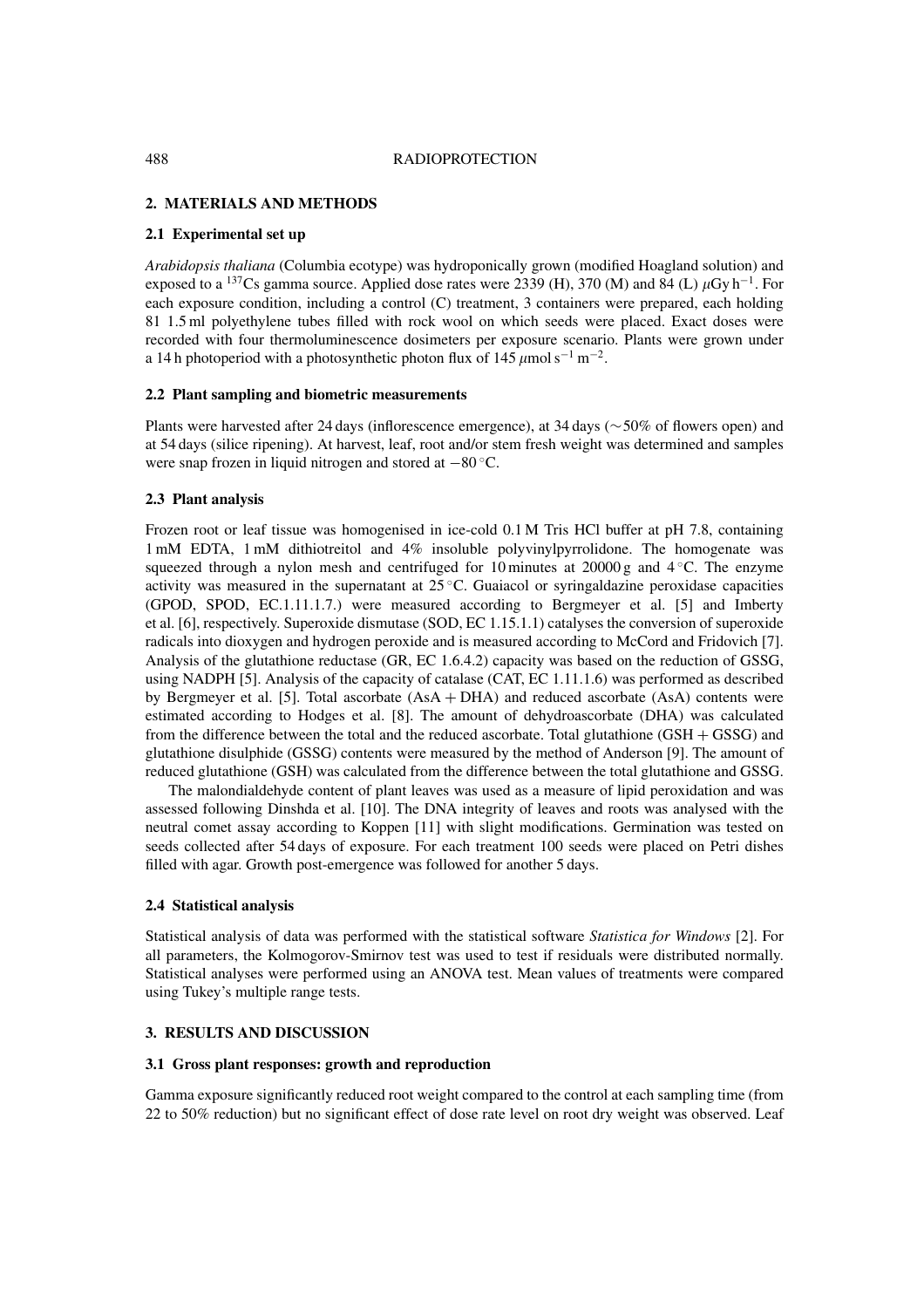#### ECORAD 2008 489

weight (Figure 1) and stem yield were significantly reduced at the highest irradiation level, only after 54 days of exposure.

The dose resulting in 10% decrease in growth was obtained following log-logistic estimation using Excel Bioassay97 [13]. ED-10 obtained were 15, 15, 13  $\mu$ Gy h<sup>-1</sup>, respectively for leaf, root and stem fresh weight. These ED-10 estimates are largely comparable with the ED-10 estimates obtained from the linear regression equation relating the relative loss in leaf, root or stem fresh weight compared to the control with the logarithm of the dose rate. For the 3 growth parameters ED-10 were 11, 10 and  $9 \mu$ Gy h<sup>-1</sup>, respectively. Obtained ED-10 values are equivalent to the predicted-no-effect dose rate of  $10 \mu Gy$  h<sup>-1</sup> proposed by the EC-ERICA project [14]. At this dose rate no effect at the population and ecosystem level is expected.



**Figure 1.** (a) Fresh weight of leaves (g) of *Arabidopsis thaliana* seedlings exposed for 24, 34 and 54-days at 84, 370 and 2339  $\mu$ Gy h<sup>-1</sup>. Each point represents mean  $\pm$  SD of at least 8 biological replicates. Values with different letters are significantly different at  $p < 0.05$ ; (b) Reduction in leaf, root and stem weight relative to the control treatment after 54 days' exposure in function of log dose rate (DR).

Seed germination and 5-days growth post-emergence was not affected by previous gamma irradiation. Wi et al. [15] found that plants exposed to relatively low doses of gamma rays (1–5 Gy) developed normally while the growth of plants irradiated at high doses (50 Gy) was seriously hampered. Growth of *A. thaliana* seedlings exposed to low-dose gamma rays (1–2 Gy) was even slightly increased compared to that of the control.

### **3.2 Oxidative defence system**

Increased production of reactive oxygen derivates is provoked by both natural and stress situations. These highly cytotoxic species of oxygen can seriously disrupt normal metabolism through oxidative damage to cellular components. For their protection, plant cells are equipped with several reactive oxygen species detoxifying enzymes and with several non-enzymatic antioxidants, such as ascorbate and glutathione.

However, for the oxidative defence enzymes monitored hardly any significant differences in enzyme capacities with gamma exposure were observed and this as well for the roots as for the leaves (Figure 2). Enzyme capacities of leaves significantly increased with exposure duration (or with senescence) for SOD, SPOD (Figure 2), GPOD and CAT while for GLUR slightly higher capacities were observed at the first harvest (24 days). An increased  $O_2$  uptake during senescence of plant tissue has been reported [10] and  $O_2$  is used as substrate in the generation of free radicals. SOD, SPOD, GPOD, and CAT are direct quenchers of reactive oxygen species and enhanced activities may be induced to keep steady state levels of radicals. Dhinsda et al. [10] reported decreasing SOD and CAT capacities with senescence and they suggested that leaf senescence may be a consequence of cumulative membrane deterioration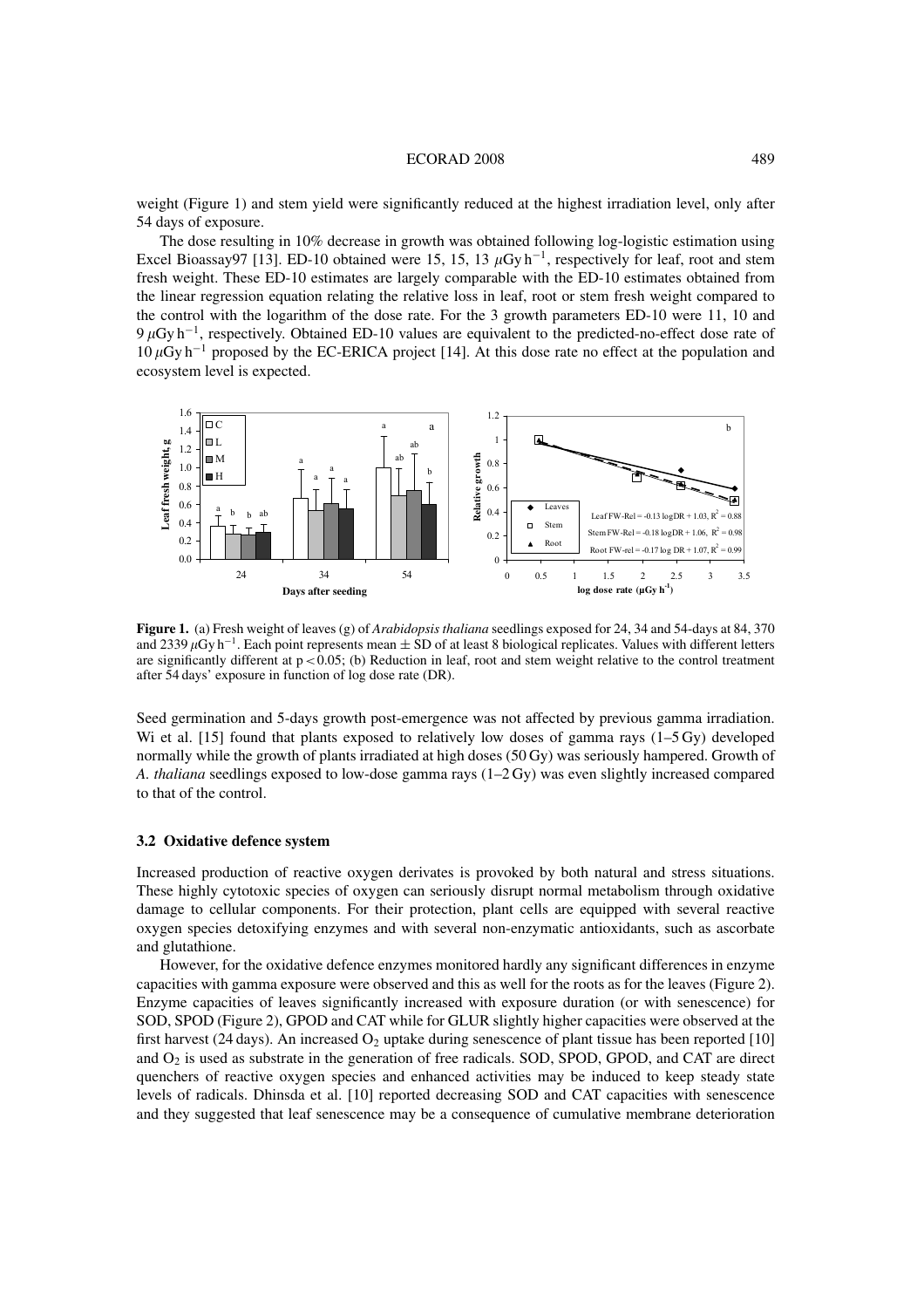

**Figure 2.** Enzyme capacities (mU  $g^{-1}$  FW) for superoxide dismutase (SOD) (a) and syringaldazine peroxidase (SPOD) in leaves of *Arabidopsis thaliana* exposed for 24, 34 and 54 days at 84, 370 and 2339 µGy h<sup>-1</sup>. Each point represents mean  $\pm$  SD of at least 4 biological replicates.

due to increasing level of lipid peroxidation, induced by high levels of radicals, probably controlled by, amongst others, SOD and CAT activities.

We did not observe any significant effect of dose rate on the total levels of ascorbate and glutathione, nor on the concentrations of their reduced or oxidised forms in roots or leaves (Figure 3). The total ascorbate concentration and the concentration of oxidised ascorbate (dehydroxyascorbate, DHA) in the leaves increased towards the end of the experiment. A decrease in AsA/DHA ratio is observed pointing to a redox imbalance. We observed an overall significant increase in reduced glutathione levels in leaves towards the end of the experiment (Figure 3).



**Figure 3.** Total ascorbate, AsA (reduced ascorbate) and DHA (dehydroascorbate) ( $\mu$ mol g<sup>−1</sup> FW) (a) and total glutathione, GSH (reduced glutathione) and GSSG (glutathione disulfide, expressed as glutathione equivalent) ( $\mu$ mol g<sup>-1</sup> FW) (b) in the leaves of *A. thaliana* exposed for 24, 34 and 54 days at 84, 370 and 2339  $\mu$ Gy h<sup>-1</sup>. Each point represents mean  $\pm$  SD of at least 3 biological replicates.

The lipid peroxidation process, causing membrane disintegration, is believed to be initiated by free radicals. Lipid peroxidation products in leaves were expressed as TBA (thiobarbituric acid)-reactive compounds (mainly malondialdehyde, MDA). The concentration of membrane disintegration products was highest at full flowering (34 d). At this growth stage, MDA level decreased with exposure level, contrary to the expected. At the other two growth stages, MDA level was unaffected by gamma treatment. Lowest MDA levels were observed in 54-day-old leaves, notwithstanding leaf senescence is suggested to be a consequence of membrane deterioration due to lipid peroxidation.